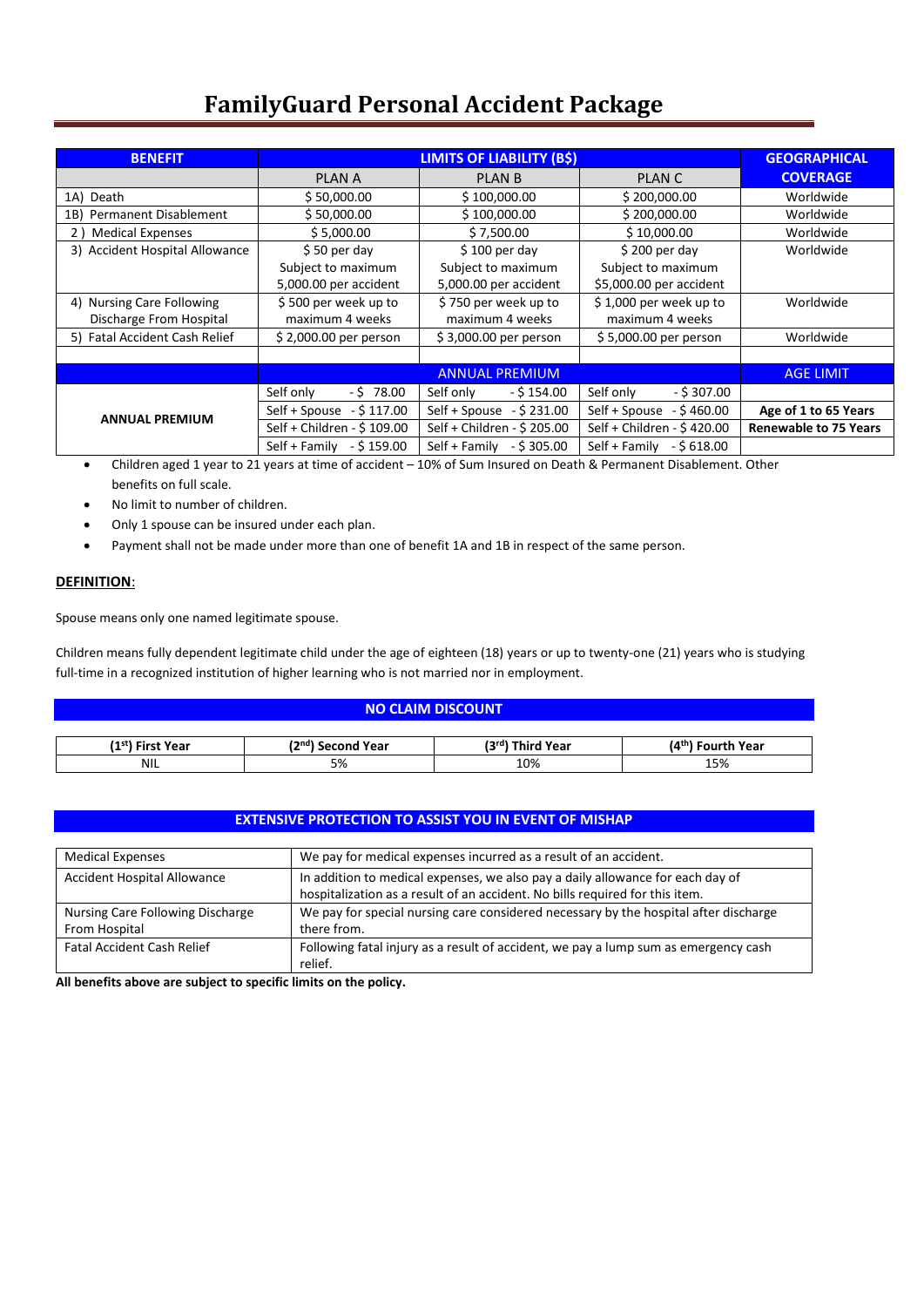## PLUS 15 FREE EXTENDED BENEFITS

| 01. Motorcycling                | 09. Unavoidable Exposure to Elements following an accident                |
|---------------------------------|---------------------------------------------------------------------------|
| 02. Drowning                    | 10. Suffocation through smoke, fumes or poisonous gas                     |
| 03. Disappearance               | 11. Amateur Sports (except those excluded in the policy)                  |
| 04. Hunting                     | 12. mountaineering (not involving use of ropes)                           |
| 05. Hijacking                   | 13. Strike Riot and Civil Commotion                                       |
| 06. Intoxication                | 14. Insect bites (excluding mosquito bites), snake bites and animal bites |
| 07. Unprovoked Murder & Assault | 15.Coma                                                                   |
| 08. Food or Drinks Poisoning    |                                                                           |

## CLASSIFICATION OF OCCUPATION

| Class 1                                                                                                                                                                                                                                                           | Class <sub>2</sub>                                                                                                                                                                                                                                                                                                                     | Class <sub>3</sub>                                                                                                                                                                                                                                                                                  |  |  |
|-------------------------------------------------------------------------------------------------------------------------------------------------------------------------------------------------------------------------------------------------------------------|----------------------------------------------------------------------------------------------------------------------------------------------------------------------------------------------------------------------------------------------------------------------------------------------------------------------------------------|-----------------------------------------------------------------------------------------------------------------------------------------------------------------------------------------------------------------------------------------------------------------------------------------------------|--|--|
| Persons engaged in indoor and non-<br>manual work in non-hazardous places.                                                                                                                                                                                        | Persons engaged in work of an outdoor<br>or supervisory nature or involved<br>occasionally in manual work whose<br>duties do not involve the use of tools or<br>machinery or exposure to any social<br>hazard.                                                                                                                         | Persons engaged in manual work,<br>involving the use of tools or machinery<br>but not of a particularly hazardous<br>nature.                                                                                                                                                                        |  |  |
| Accountant<br>Office Clerk<br>Architect (indoor)<br>Barber / Hairdresser<br><b>Beautician</b><br>Dentist / Doctor<br>Homemaker<br>Lawyer<br><b>Nurse</b><br>Indoor Sales / Marketing<br>Retiree (More than 62 years<br>old)<br>Surgeon (Non-Veterinary)<br>Tailor | Chauffeur<br>Decorator (Superintending)<br>Engineer<br>Foreman (Non-Construction)<br>Grocer<br>Outdoor Sales / Marketing<br>Surveyor<br>Insurance Agent / Property<br>Agent<br>Assembly Line Production<br>Worker (Not using tools &<br>machinery)<br>Student (Full-time)<br><b>Unarmed Security Guard</b><br>Fitness / Gym Instructor | Baker / Chef<br>Butcher / Fishmonger<br>Carpenter (Not using<br>$\bullet$<br>woodworking machinery)<br>Contractor<br>Courier<br><b>Driver</b><br>Farmer<br>Hawker / Market Stallholder<br>Motor Repairer<br>Painter (Not involving work at<br>٠<br>heights)<br>Plumber<br><b>Veterinary Surgeon</b> |  |  |

**All other professions and occupations not mentioned above must be referred to the company for approval EXCEPT for the following occupations which will be declined:**

Industrial workers using heavy machinery; woodworking related; air crew, pilot or any occupation involving aviation activities; military/naval/air force or other armed services personnel, fire fighters; construction/unskilled workers; ship crew or workers on board vessels, stevedores ship breakers; occupations involving diving, platforms, oil and gas rig and/or offshore work; occupations involving work at heights/underground and/or handling of hazardous chemical/electricity; professional sports team; professional divers and jockeys welders and the like.

### FEW EXCLUSION

- Unlawful Act, Wilful Exposure to Danger
- Pre-existing Physical or Mental Defect or Infirmity
- Pregnancy, Childbirth, Miscarriage, Suicide, Self-Inflicted Injury
- War, Invasion, Rebellion
- Professional Sports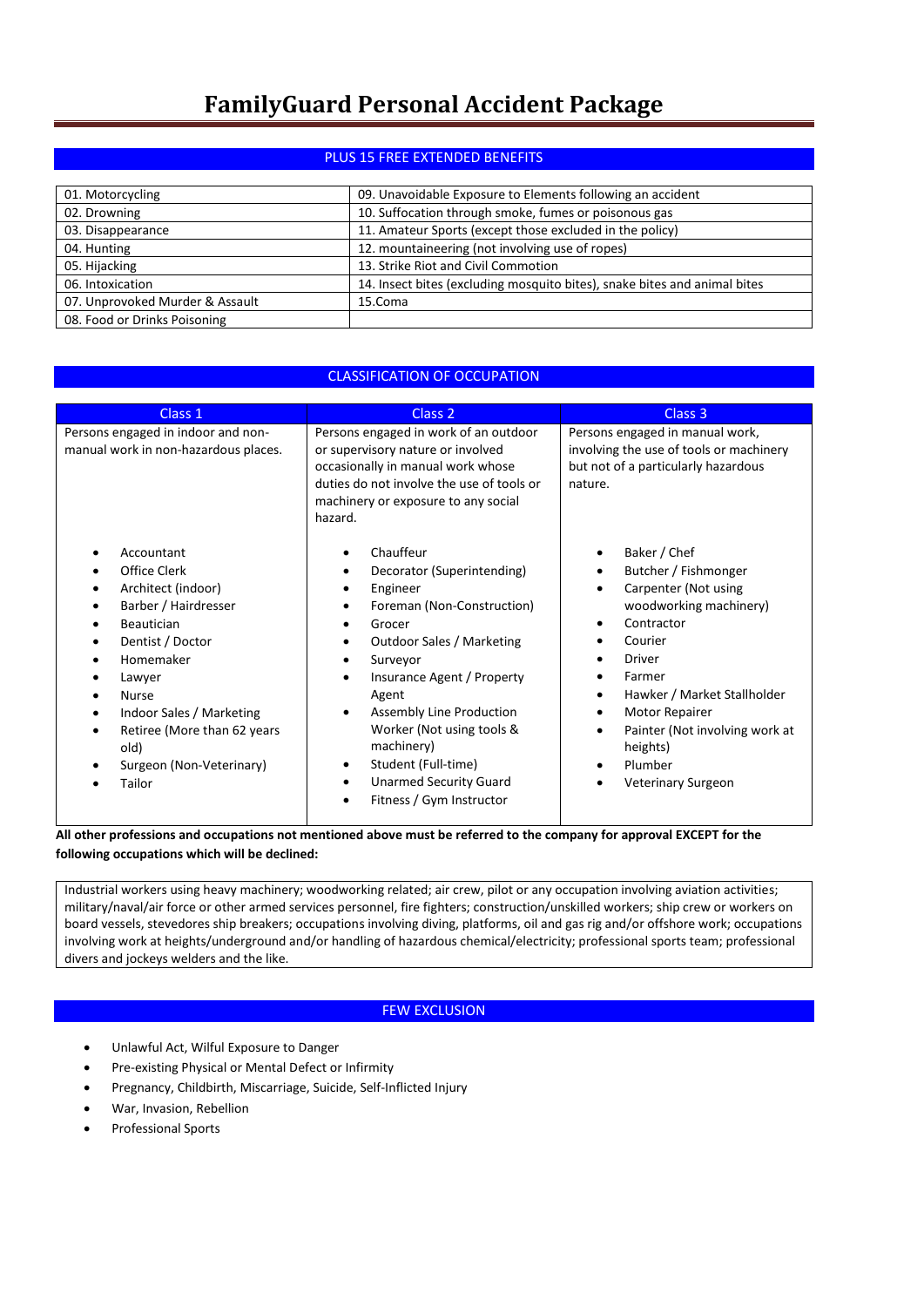### **FAMILY CARE PERSONAL ACCIDENT PACKAGE – PROPOSAL FORM**

| <b>PROPOSER'S INFORMATION</b>                                                 |
|-------------------------------------------------------------------------------|
| NAME:                                                                         |
| NRIC/Passport No:<br>Profession/Occupation:                                   |
| Address:                                                                      |
|                                                                               |
| Office:<br>Mobile:<br>Home:<br>Fax:                                           |
| Gender: Male<br>Female<br>Email:                                              |
| Date of Birth:<br><b>Marital Status:</b><br>other $\Box$<br>Single<br>Married |
| Nature of Work:<br>Class 1<br>Class 2<br>Class 3                              |
| Name of Beneficiary (as in NRIC):                                             |
| Please tick the plan you require:<br>Plan B<br>Plan A<br>Plan C               |
| Self Only<br>Self + Spouse<br>Self + Children<br>Self + Family<br>Cover:      |
| Period of Insurance:<br>To<br>From:                                           |

| Spouse / Children Name | <b>Passport/NRIC No</b> | Date of Birth | Occupation | Relationship | Plan |
|------------------------|-------------------------|---------------|------------|--------------|------|
|                        |                         |               |            |              |      |
|                        |                         |               |            |              |      |
|                        |                         |               |            |              |      |
|                        |                         |               |            |              |      |
|                        |                         |               |            |              |      |
|                        |                         |               |            |              |      |

#### **INSURANCE HISTORY**

- Are you and the person insured now generally in good health and free from any physical defect or infirmity? Yes  $\Box$  No  $\Box$  If no, please gives details.
- Have you or any of the persons insured ever suffered from any sickness or received medical or surgical treatment during the last 5 years which have prevented you from attending your normal occupation, pursuits or business for period of longer than 7 days?

Yes  $\Box$  No  $\Box$  If yes, please gives details.

• Do you or any of the insured persons engage in any hazardous activities or pursuits which may render you liable to accidents or to any disease or sickness?

- $\Box$  No  $\Box$  If yes, please gives details.
- Do you or any of the insured persons presently possess any Personal Accident Insurance? Yes  $\Box$  No  $\Box$  If yes, please stated the amount and the name of the insurance company.